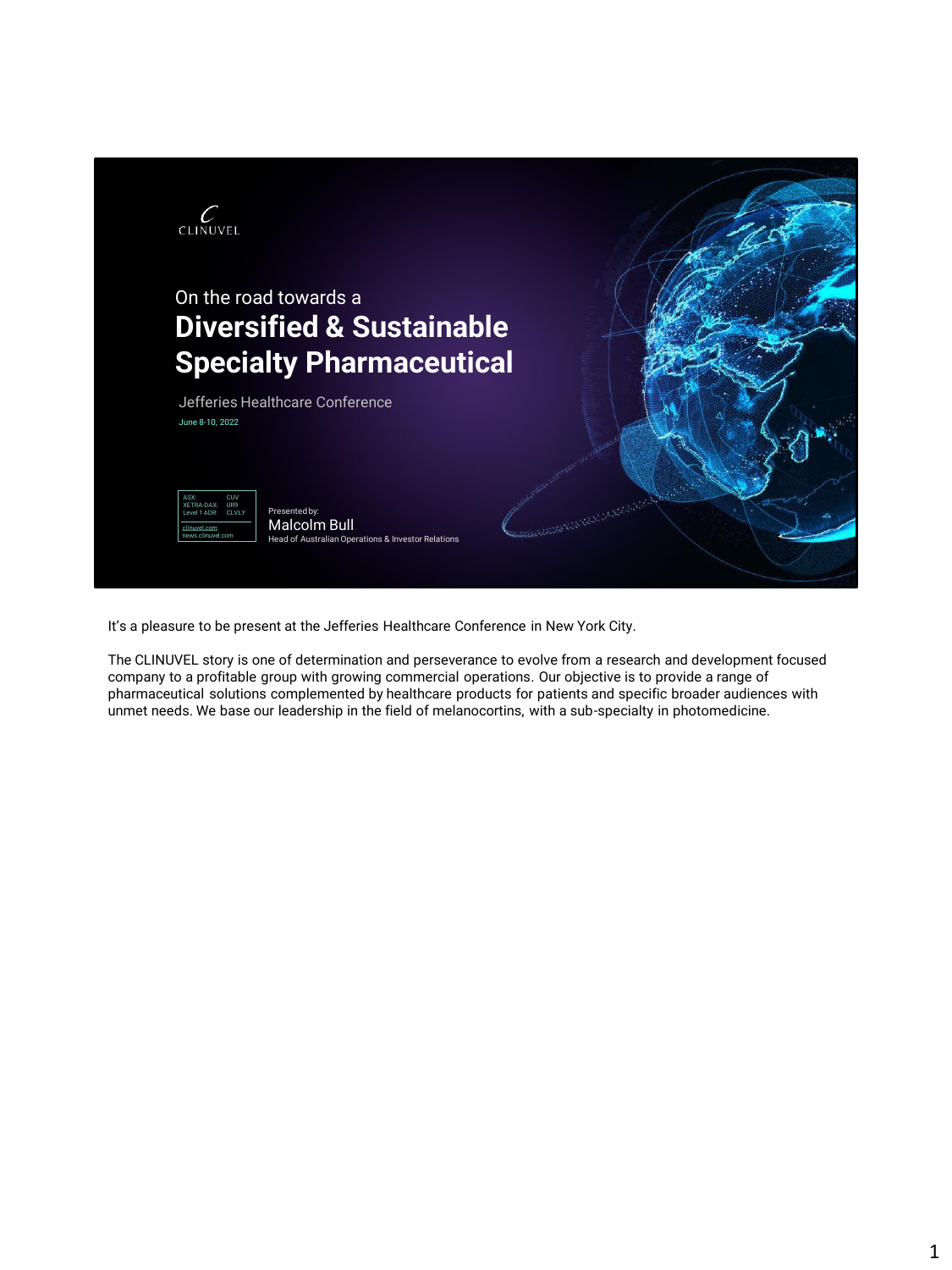

Your attention is drawn to our legal notice which highlights that there are many risks that can materialise and impact the business or execution of CLINUVEL's plans, noting this presentation contains forward-looking statements.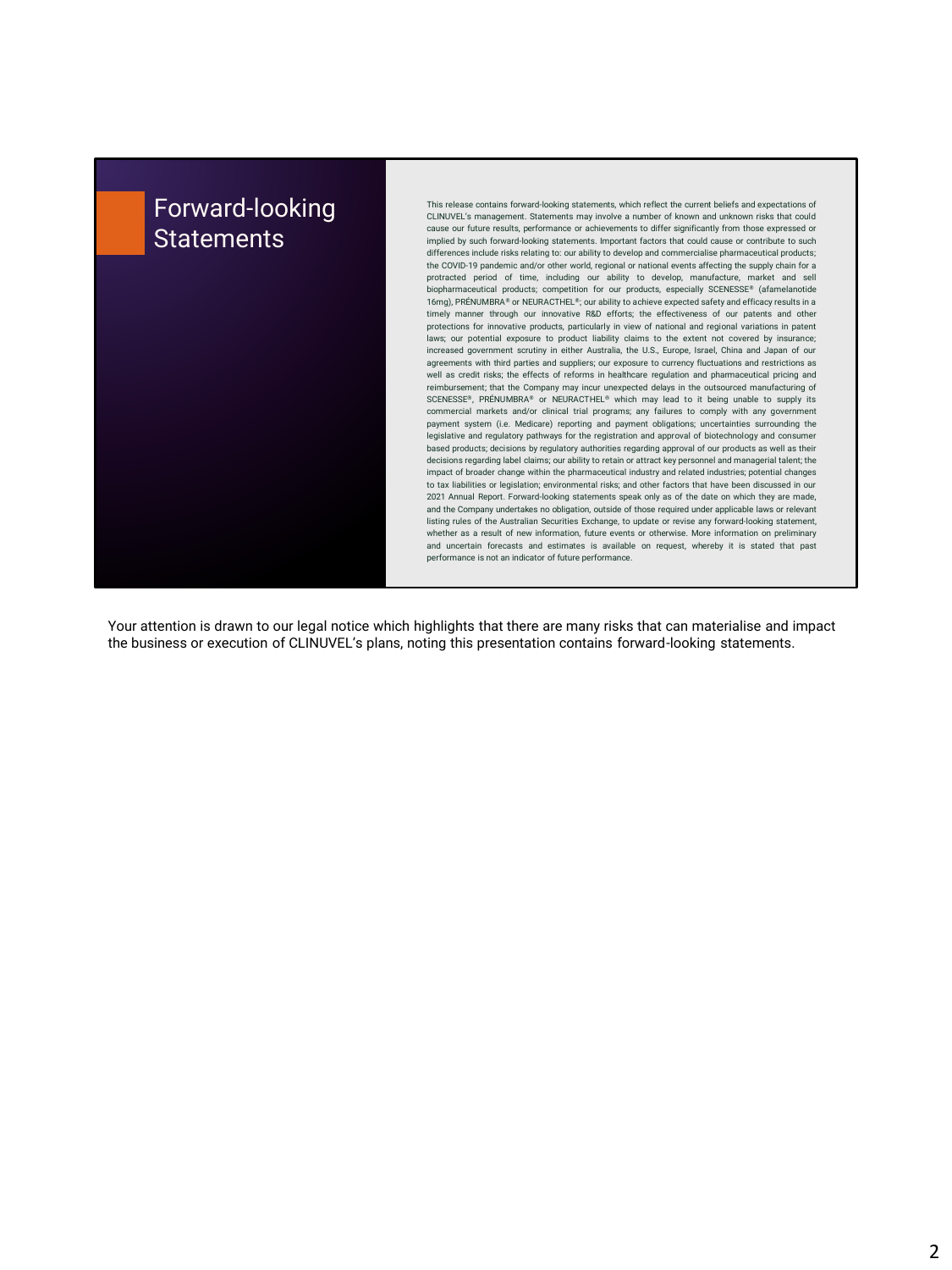

The CLINUVEL Group is a **global enterprise**, headquartered in Australia with operations in Europe, Singapore, and the USA. Formed in 1999 and **listed on the Australian Securities Exchange in 2001**, we also trade, since 2004, on the Xetra-Dax in Germany (as UR9), and the OTC securities market in the USA as a Level One American Depositary Receipt (CLVLY).

Having commercialised our first melanocortin product – SCENESSE® – CLINUVEL is building a **diversified, vertically integrated group of companies** specialising in the development and commercialisation of melanocortins – a family of bioactive hormones which act on human tissues – to address unmet patient and healthcare needs.

To achieve our objective to expand access to SCENESSE® in the indication, erythropoietic protoporphyria (EPP) and to translate our technology to new targeted indications and healthcare solutions for broader audiences, **the Group is organized across four Divisions**:

- The Pharmaceuticals Division CLINUVEL's core business, focused on developing and delivering drugs for patients with unmet medical need.
- The Healthcare Solutions Division concentrated on non-prescription products derived from the knowhow and active ingredients used in the Pharmaceuticals Division.
- The Communications, Branding & Marketing Division prepares communications to wider differentiated audiences, positioning the Group for broader engagement.
- The Manufacturing Division focused on manufacturing novel formulations and products for CLINUVEL and

research, development and production for other companies and research groups in the biopharmaceutical sector. Underlying the divisional structure is the **Research, Development & Innovation (RDI) Centre in Singapore**, researching molecular science, biology, and follow-on formulations.

We are committed to develop the business with the expenditure of A\$175m over 5 years to FY2025. We aim to achieve growth with profitability for future sustainability.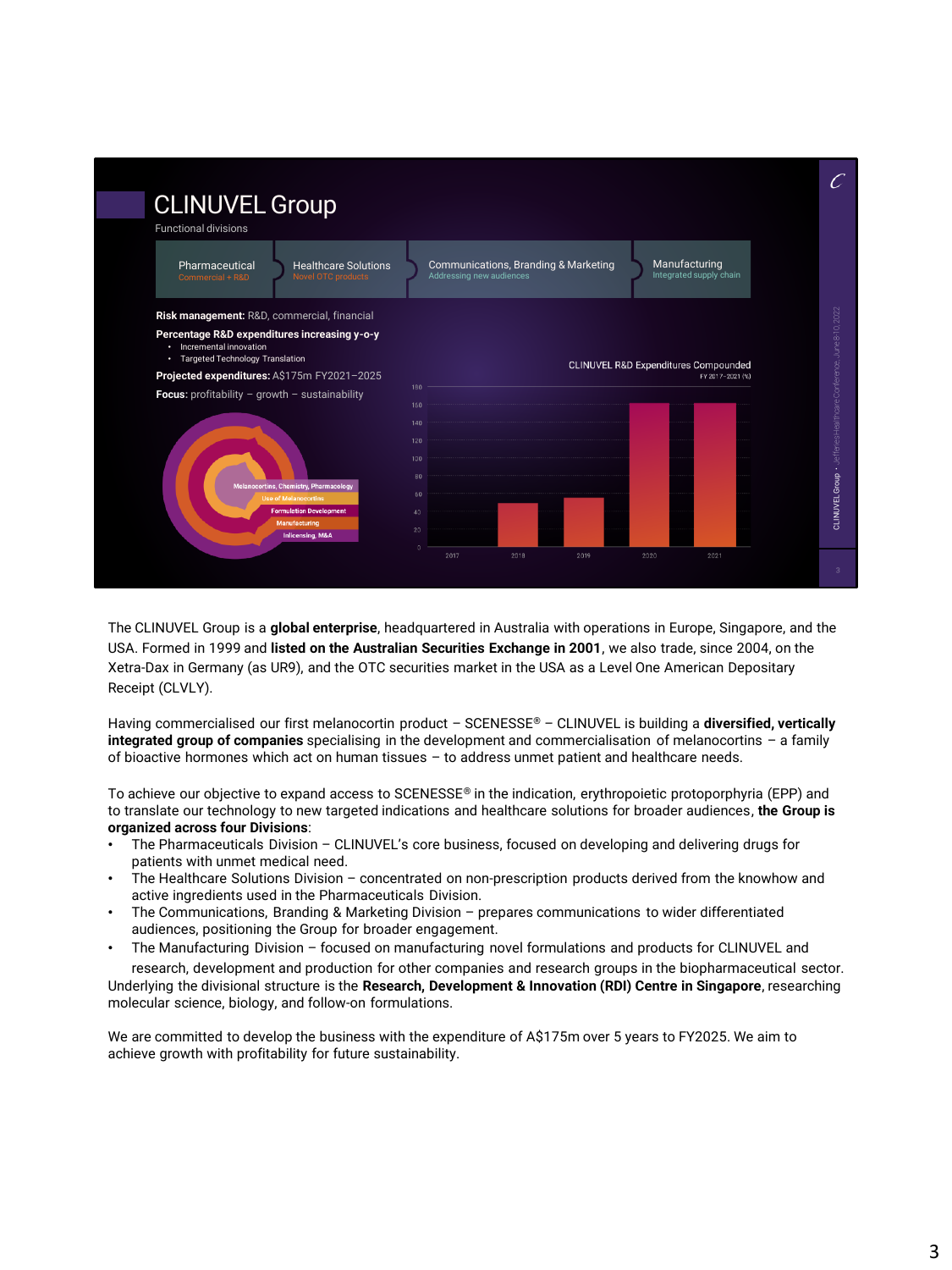

The Group's lead technology is SCENESSE<sup>®</sup>, the only approved treatment for EPP, a poorly characterised, metabolic disorder causing lifelong light intolerance. Patients suffer acute phototoxic reactions after exposure to light and without treatment, patients must avoid exposure to light and lead a life of social isolation.

The **active ingredient of SCENESSE® is afamelanotide**, a synthetic peptide which **acts as a strong anti-oxidative agent, serves as a hormone combatting fluid formation following tissue damage and stimulates the production of eumelanin to provide protection** from UV and visible light. SCENESSE®:

- was developed as a controlled-release subcutaneous injectable implant formulation, for administration in an outpatient setting;
- has been shown to reduce the incidence and severity of phototoxic reactions and increase the time EPP patients can expose to light without 3rd degree burns;
- is monitored in post-authorisation use in EPP patients by an extensive pharmacovigilance program; and
- has maintained a **positive safety profile from over 10,000 doses administered**.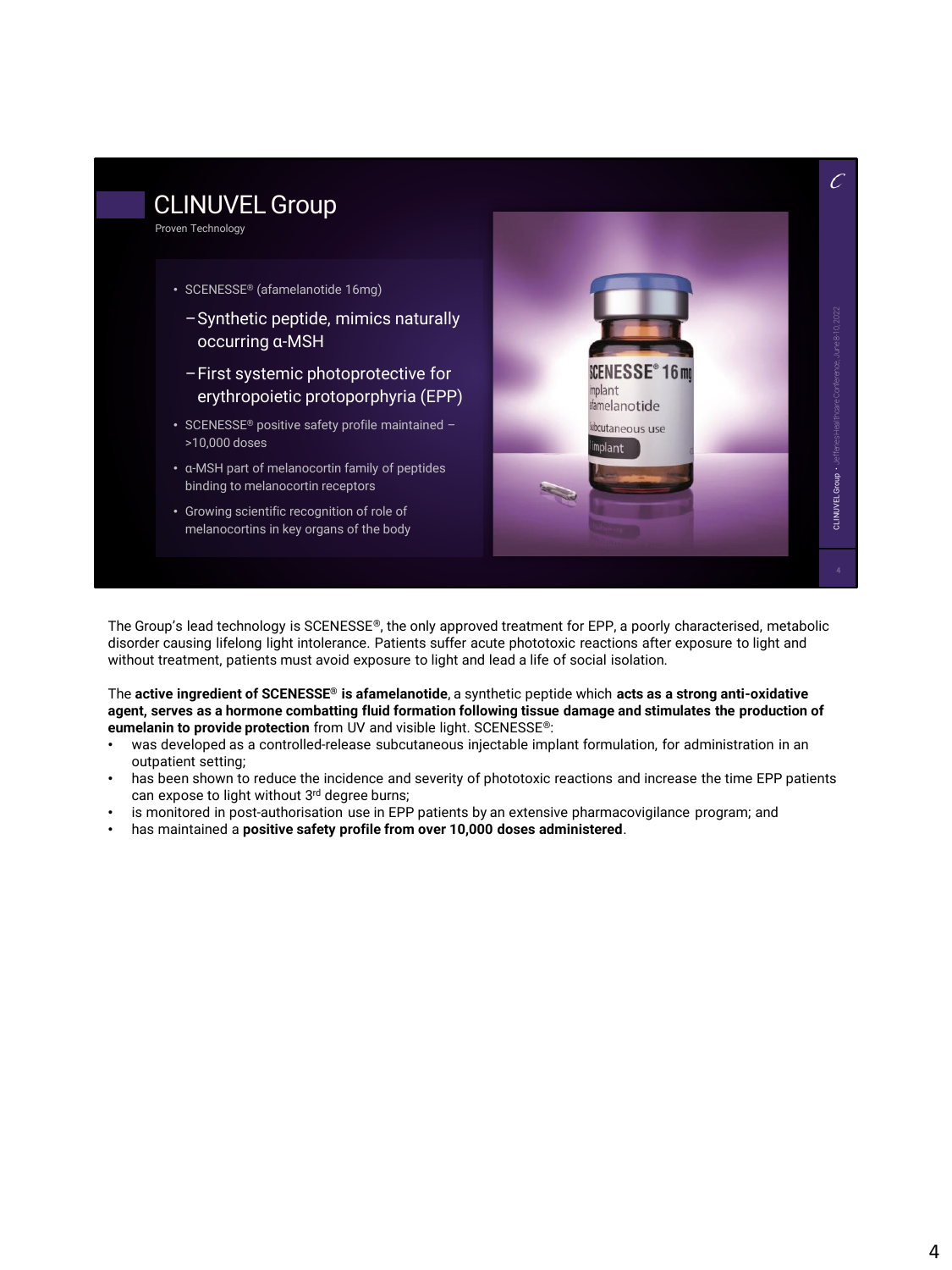| <b>SCENESSE®</b><br>Systemic photoprotection in EPP                                                                                                                                                                 |                                                                                                                                                                |  |
|---------------------------------------------------------------------------------------------------------------------------------------------------------------------------------------------------------------------|----------------------------------------------------------------------------------------------------------------------------------------------------------------|--|
|                                                                                                                                                                                                                     | Commercial operations established<br>Europe and the US                                                                                                         |  |
| <b>EEA</b> launched June 2016                                                                                                                                                                                       | <b>US</b> launched April 2020                                                                                                                                  |  |
| • Five financial years of post-authorisation operations<br>• Standard of care established in EPP Expert Centres<br>* Study of long-termpost-authorisation use confirms<br>safety, effectiveness (Wensinket al 2020) | • First full year of commercial operations FY2021<br>Direct distribution to network of Specialty Centers<br>٠<br>• Patients receive 'all year round' treatment |  |

First distribution of SCENESSE® for EPP was in Italy in 2010 and Switzerland in 2012, under Special Access Programs. Regulatory approval to distribute SCENESSE® in the European Union was granted by the European Medicines Agency (EMA) in 2014 and in the United States (US) by the US Food and Drug Administration (FDA) in 2019. **First supply under the EMA approval occurred in June 2016 and under the FDA approval in April 2020**.

Distribution in Europe is through EPP Expert Centres, trained and accredited by CLINUVEL. Demand for SCENESSE® in Europe has been strong, with patient retention of over 90% in the European Economic Area.

In the US, distribution is largely through certified dermatologists. We have **trained and accredited over 40 Specialty Centers**, compared to 30 originally planned by the end of 2021. **Over 100 national and state insurers are reimbursing the cost of treatment**, under Prior Authorization. This means each patient confirms insurance coverage before treatment by their Specialty Center. Additionally, Centers require confirmation from the insurer of the treatment codes to charge for the medical consultation and drug administration. A Savings Program is operating for US EPP patients working off individual Insurance Plans. The US label allows one implant every 60 days.

SCENESSE® was approved by the Australian Therapeutic Goods Administration (TGA) in October 2020 and granted market access in Israel in February 2021 for the prevention of phototoxicity in adult patients with EPP. We are committed to facilitating treatment access to SCENESSE® for EPP patients worldwide.

Reference: Wensink, D., Wagenmakers, M. A. E. M., Barman-Aksözen, J., Friesema, E. C. H., Wilson, J. H. P., van Rosmalen, J., & Langendonk, J. G. (2020). Association of Afamelanotide With Improved Outcomes in Patients With Erythropoietic Protoporphyria in Clinical Practice. *JAMA Dermatology*, *156*(5), 570–575. https://doi.org/10.1001/jamadermatol.2020.0352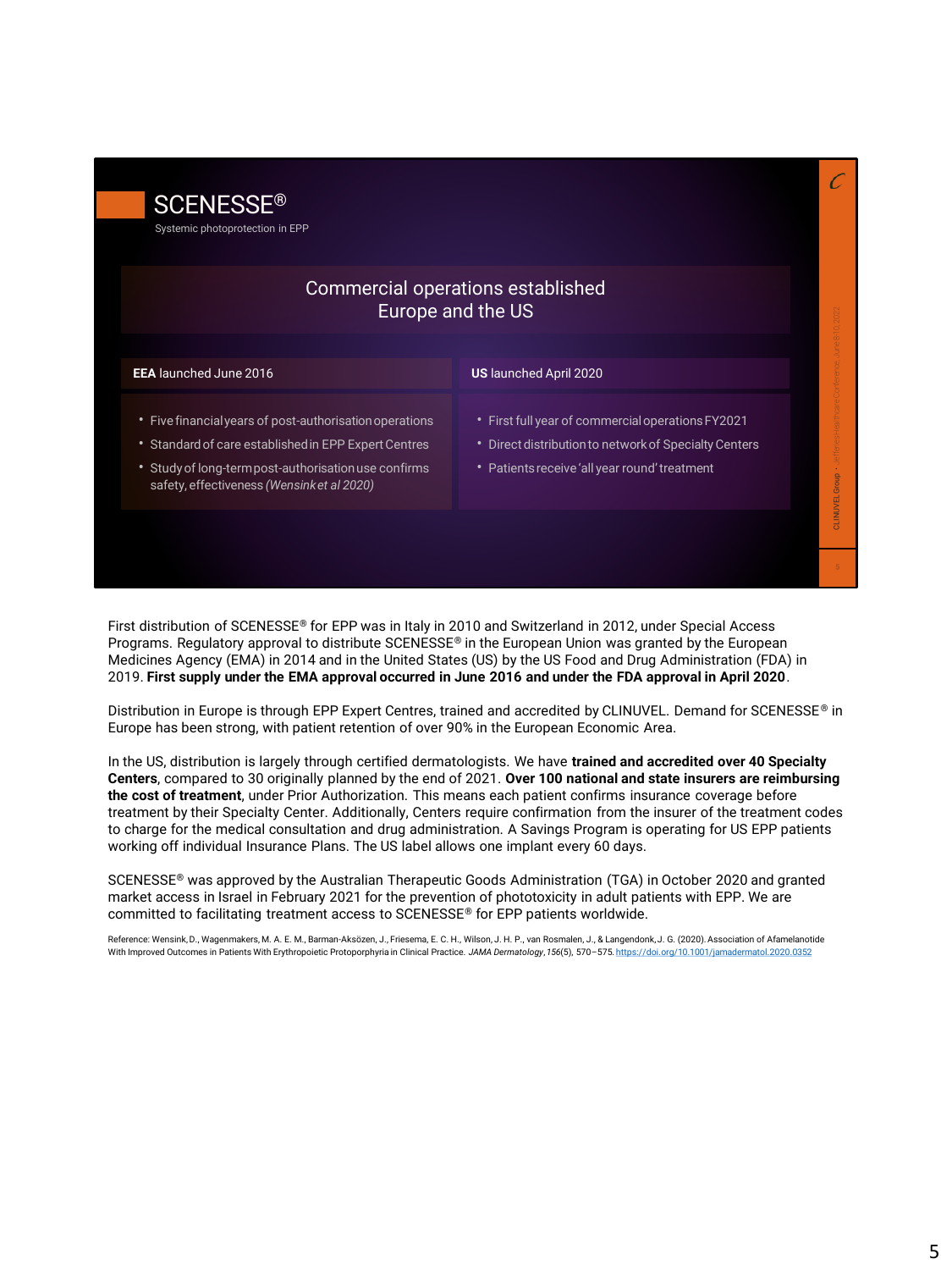

After more than a decade of research and development, CLINUVEL commenced commercial operations in June 2016 and has achieved viability through strong revenue growth and prudent management of expenditures. The Company's first profit was in FY2017, the first full year of commercial operations, and by remaining focused on its long-term strategy, posted a fifth consecutive annual profit in FY2021.

The FY2021 profit was **a record A\$25.7 million before tax, with a rise in revenues of 43% to A\$48.5 million and a contained 2% rise in expenses to A\$22.7 million.** The growth of revenues reflect the normalisation of sales in Europe after an initial COVID impact early in 2020 and the growing contribution of US sales in the first full year of commercial operations.

More recently, we achieved growth in revenues of 56% and growth in profit before tax of 50% in the six months to December 2021, a record for the first half of a financial year. Expenses growth was 67% compared to the first half of 2020 to support the growth and expansion of the Group. The most recent quarterly cash receipts have been similarly positive. The first three quarters of FY2022 each delivered a record level for a September, December and March quarter. The annual growth of cash receipts to the end of March 2022 was 67%.

These results reflect the disciplined implementation of CLINUVEL's long-term, focused strategy, and the efficacy of a highly integrated business model. The resilience and sustainability of the business, particularly during the adverse global economic impact of the COVID-19 pandemic, is demonstrated. The Company has a track record of positive annual cashflow and profitability. It has built cash reserves sufficient to self-finance planned organic growth and declared dividends for the last four financial years (2018-2021).

This solid financial foundation supports the expansion of the Company's R&D program into treatments for other indications to assist patient groups with unmet medical needs and to provide healthcare solutions to individuals who are at high risk from exposure to UV and high energy visible (HEV) light.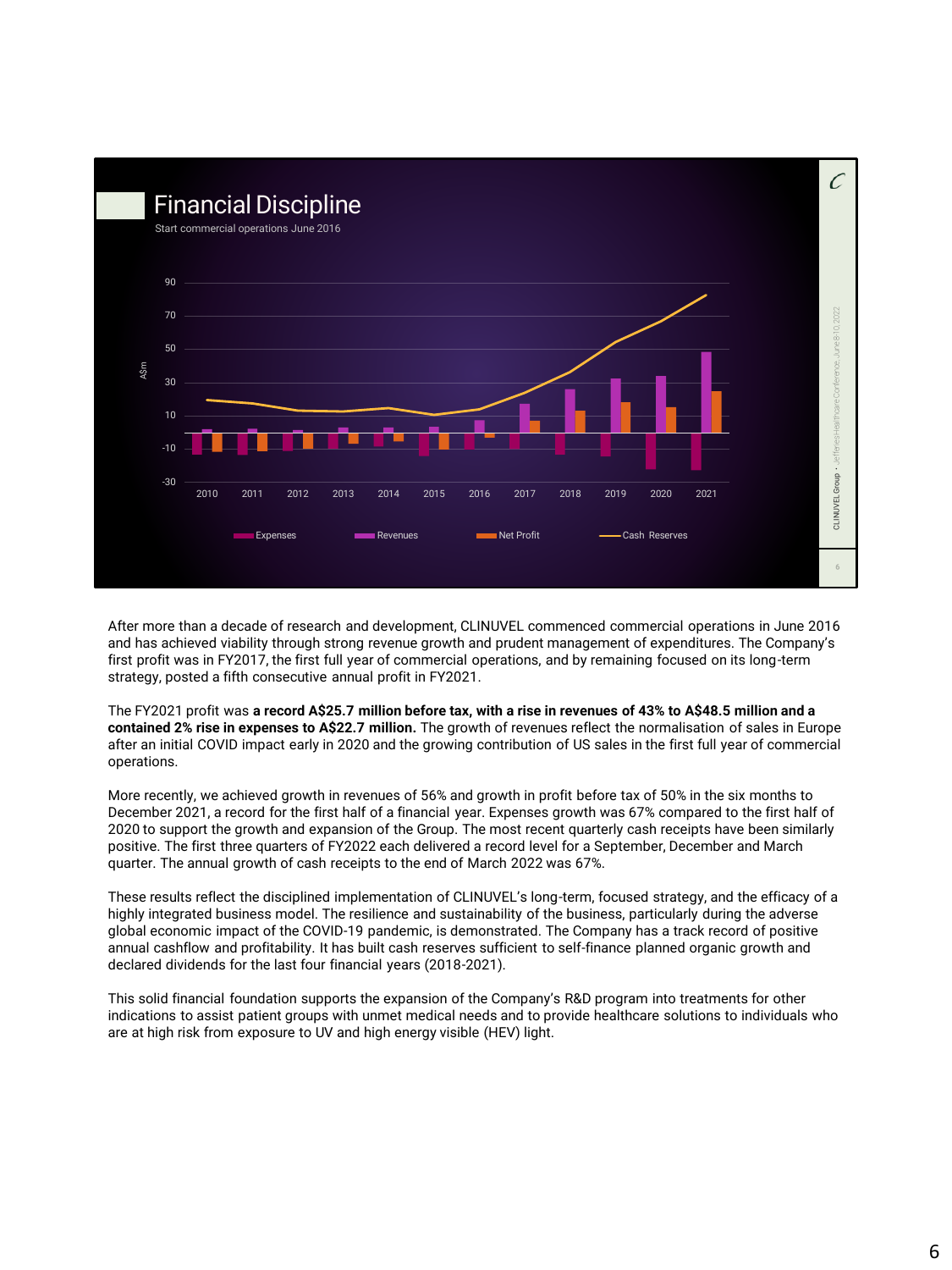

Based on the solid foundations outlined, the Group is pursuing a multi-pronged strategy through the Pharmaceuticals Division and the Healthcare Solutions Division to translate its technology for targeted markets. More specifically, we aim to:

- Grow commercial operations based on the pharmaceutical drug SCENESSE® for EPP patients;
- Develop pharmaceutical products to treat a range of indications with an unmet medical need; and
- Provide non-prescription healthcare solutions to individuals in the wider population at high risk of exposure to UV and HEV light.

This strategy will build a diversified and sustainable pharmaceutical business and serve to enhance the quality of life and well-being of many patient groups and individuals in the wider population.

I'll now outline our pharmaceuticals and healthcare solutions programs.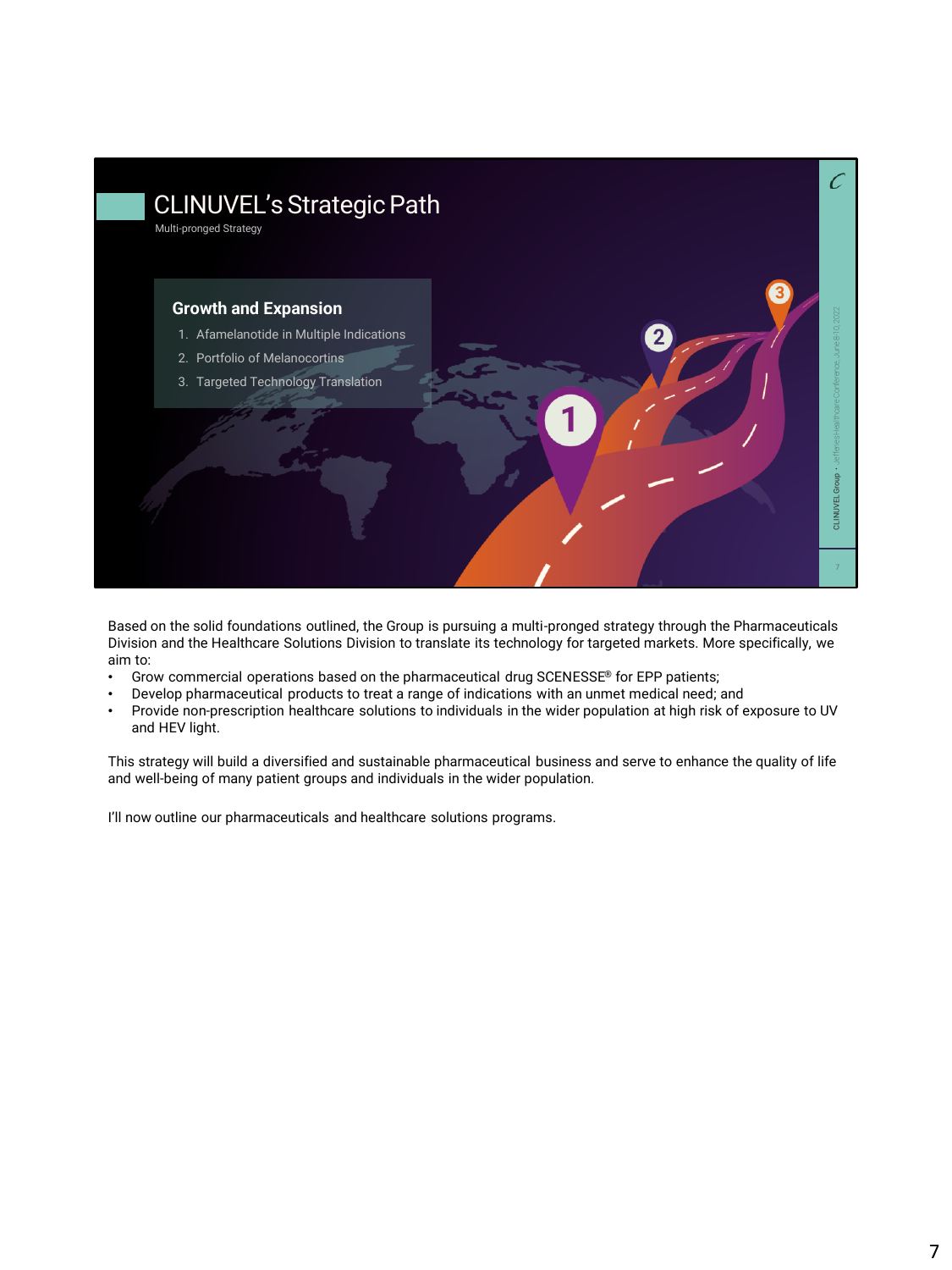| <b>Specialty Pharmaceutical</b>                                                           |                   |                                                                             |                            |  |  |  |
|-------------------------------------------------------------------------------------------|-------------------|-----------------------------------------------------------------------------|----------------------------|--|--|--|
| Portfolio of melanocortins                                                                |                   |                                                                             |                            |  |  |  |
|                                                                                           |                   |                                                                             |                            |  |  |  |
| Afamelanotide - photoprotective, repigmentation, anti-oxidative, anti-oncotic, DNA repair |                   |                                                                             |                            |  |  |  |
| SCENESSE® (afamelanotide 16mg)                                                            | Implant           | Adults - EPP, XP, vitiligo, stroke                                          | Commercial, In development |  |  |  |
| SCENESSE <sup>®</sup> Enfance                                                             | Liquid            | Paediatric 12-17- EPP, XP, vitiligo                                         | In development             |  |  |  |
| PRÉNUMBRA <sup>®</sup> Instant                                                            | Liquid            | All ages - stroke, XP, CNS disorders                                        | Update expected Q3         |  |  |  |
| PRÉNUMBRA <sup>®</sup> Modified-release                                                   | Liquid            | Adults - stroke, CNS disorders                                              | In development             |  |  |  |
|                                                                                           |                   |                                                                             |                            |  |  |  |
| Adrenocorticotropic hormone (ACTH) - anti-oxidative, anti-oncotic, neurotrophic           |                   |                                                                             |                            |  |  |  |
| NEURACTHEL <sup>®</sup> Instant                                                           | Liquid            | Adults - acute neurological,<br>endocrinological, degenerative<br>disorders | Update expected Q3         |  |  |  |
| NEURACTHEL <sup>®</sup> Modified-release                                                  | Liquid            |                                                                             | In development             |  |  |  |
|                                                                                           |                   |                                                                             |                            |  |  |  |
| Next generation melanocortins - enhancing DNA repair and assisting re-pigmentation        |                   |                                                                             |                            |  |  |  |
| <b>CUV9900</b>                                                                            | Topical, leave on | Adults - anti-oxidative, DNA repair                                         | In development             |  |  |  |
| Phimelanotide                                                                             | Topical, leave on | Adults - repigmentation                                                     | In development             |  |  |  |
| Parvysmelanotide                                                                          | Topical, leave on | Adults - repigmentation                                                     | In development             |  |  |  |

The Company's strategy to grow and expand is based on the progression of an active R&D program. Our focus is to expand from within, utlising our expertise on the pharmacology of melanocortins. This specific technological knowledge and accumulated IP position form the basis of the expansion of CLINUVEL's portfolio of melanocortin formulations.

You can see in the chart the formulations of afamelanotide that have application in systemic photoprotection, repigmentation and DNA repair of the skin, and the treatment of stroke. The melanocortin formulations also extend to topical applications for the skin in photoprotection and DNA repair.

The Company's focus has enabled the addition of the ACTH analogue – to be commercialised as NEURACTHEL® – to its melanocortins stable in November 2021, with application to neurological, endocrinological and degenerative disorders. We will be building our 'in-house' capabilities to access new markets for the NEURACTHEL® Instant and NEURACTHEL® Modified-release formulations.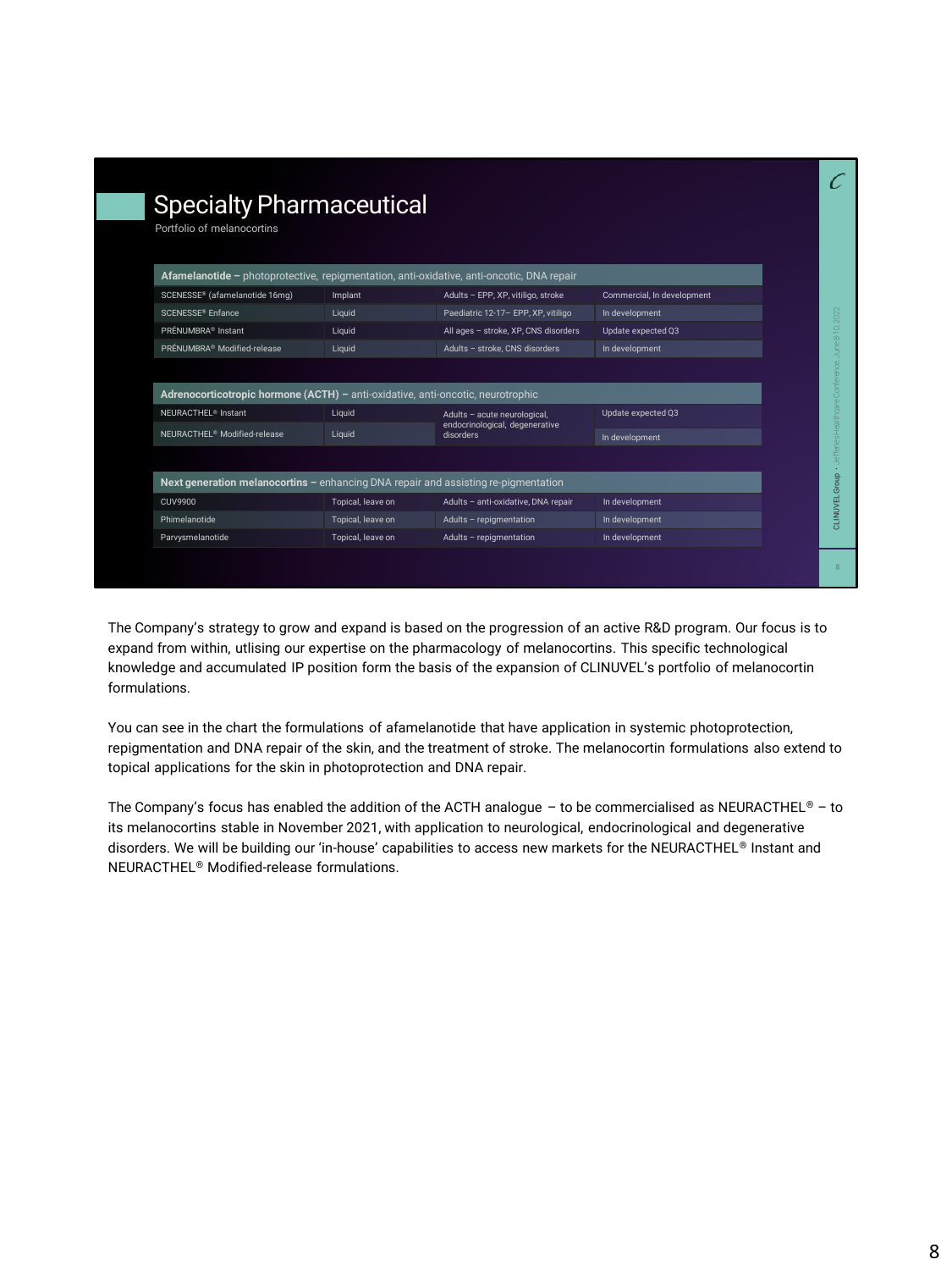

The portfolio of prescription products of **the core Pharmaceuticals Division** is **targeting several identified patient populations with afamelanotide which lack therapeutic alternatives.** 

CLINUVEL's **DNA Repair Program** is significant because **over 2 billion individuals experience photodamage following UV exposure. Global annual skin cancer incidence continues to rise**. Afamelanotide is understood to assist the repair of cellular DNA, damaged by UV/HEV exposure. CLINUVEL's initial focus is on patients with the rare genetic disorder **xeroderma pigmentosum (XP**) and disease-free volunteers. We have commenced three out of four planned studies with the objective to evaluate afamelanotide in relation to safety, the effect on the integrity of the skin, photoproducts, DNA repair and as a photoprotective drug.

**Vitiligo** is a skin disorder causing lighter depigmented patches of skin in different parts of the body due to dysfunction of pigment producing cells (melanocytes). CUV has completed two Phase 2 studies – in the USA (CUV102) and Singapore (CUV103) – where pronounced clinically meaningful recurrence of pigmentation was observed following treatment with SCENESSE® in conjunction with narrowband UVB phototherapy. Supported by global vitiligo experts, CLINUVEL's focus is on people with darker skin types (Fitzpatrick scale IV-VI) because their need for repigmentation is greatest. In December 2021, the US FDA agreed on the design of a new study (CUV104) to assess afamelanotide as a monotherapy which will commence during the coming northern hemisphere summer.

Afamelanotide is also being assessed for treatment of **arterial ischaemic stroke (AIS)**. Tragically, many AIS patients either have lasting functional impairment or do not survive the clot formed and dislodged in their brain. Of 15 million strokes reported each year, over 85 percent are ischaemic strokes, and a majority of these are untreatable with the current standard of care, representing a genuine unmet medical need. Afamelanotide's potential is to rapidly protect brain tissue, act on blood vessels to optimise blood flow, and reduce the size of swelling in the brain following a stroke. The first AIS patient was treated in a world first clinical study (CUV801) in Australia in June 2021. We recently reported the final results of the study whereby the safety of the drug was demonstrated with positive efficacy reflected in improved neurological functions of five of the six patients. We are planning a second study, CUV803, in the second half of 2022.

We are also planning a study on **variegate porphyria (VP)**, a related indication to EPP, and **developing a new clinical indication**, yet to be announced.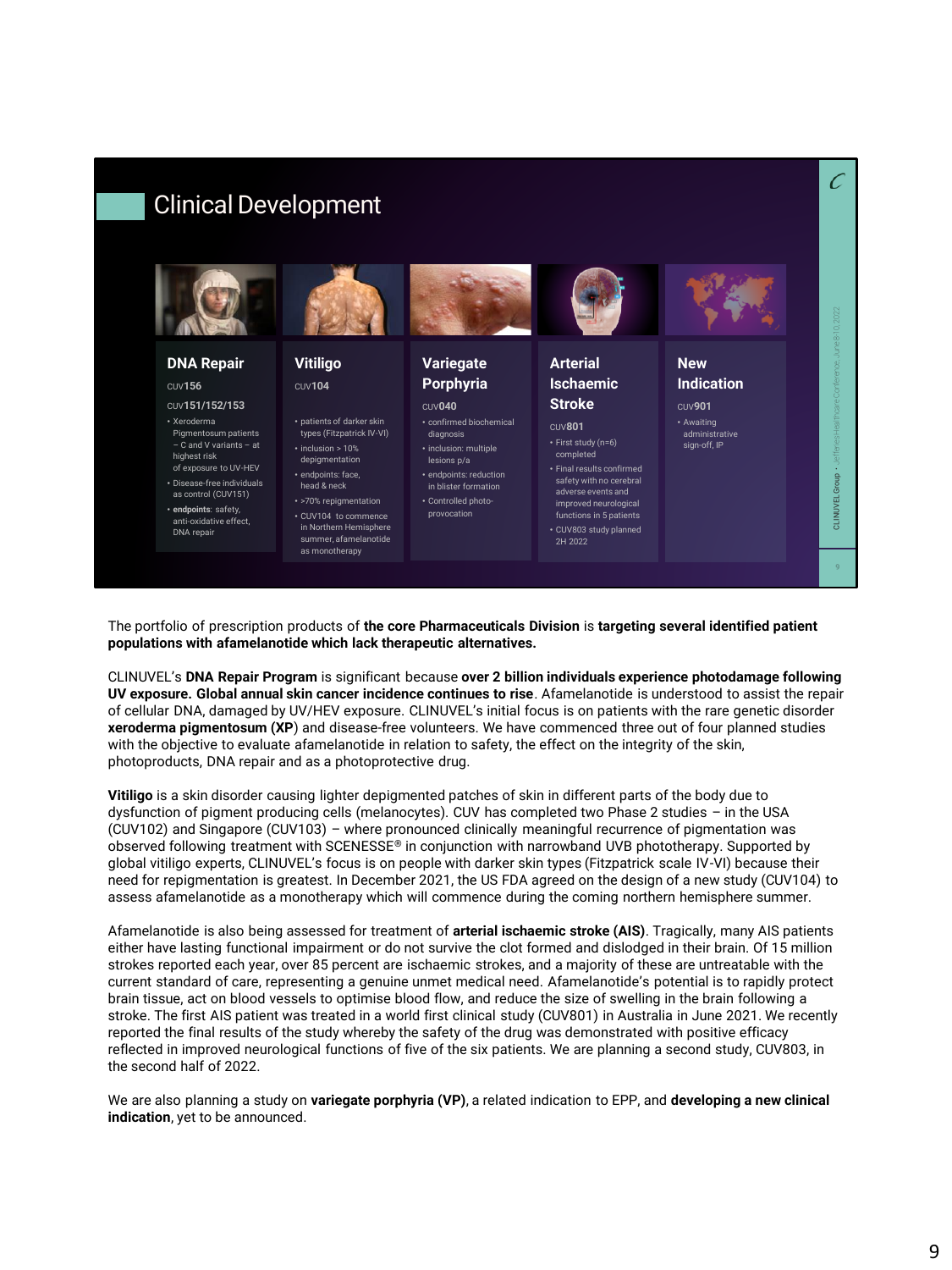

The Healthcare Solutions Program will result in the **release of topical products in a presently underdeveloped segment of the dermatocosmetics market**. It is important to recognise that we are not disrupting an existing market, rather introducing new technology, originating from a long executed pharmaceutical program where the potential to regenerate and rejuvenate the skin is based on a new class of molecules tested in human pathology over decades. This specific origin, scientific focus, and pharmacology itself sets CLINUVEL apart from any of the established cosmetic houses.

CLINUVEL's focus is to introduce leave-on products, topical formulations based on melanocortin molecules from the Pharmaceuticals Division to provide photoprotection and DNA-restoration for those at high risk of long-term solar and HEV light insult. These individuals have 1) skin types highly sensitive to light/UV; 2) experience extensive exposure to light due to their work or lifestyle activities; or 3) have received organ transplants.

The first product line offers polychromatic protection for extreme conditions; the second product line aims to provide DNA protection and repair.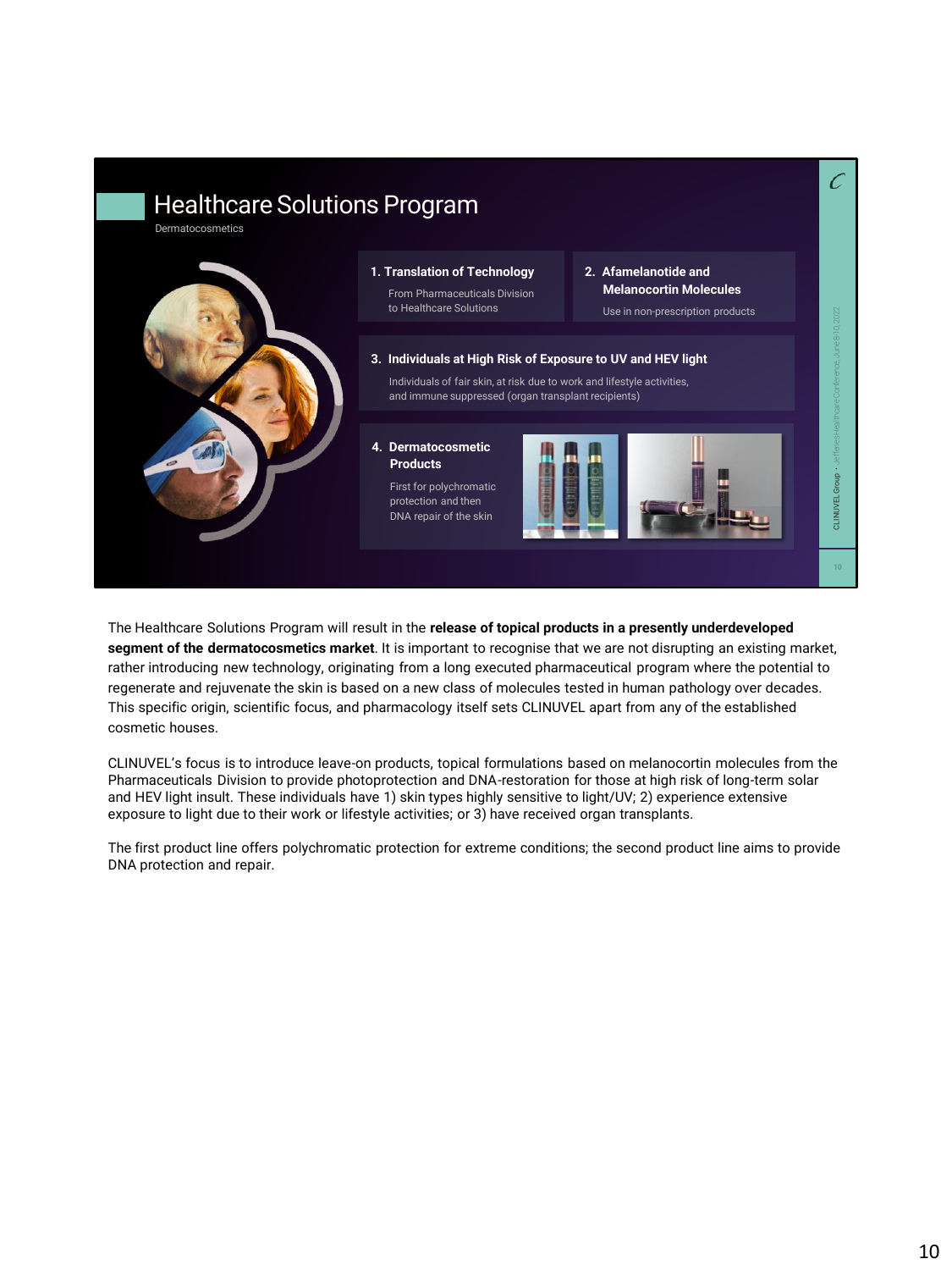# CLINUVEL Group

A Compelling Investment Case

#### **Record revenues and profit achieved FY2021**

• Crowning five years of commercial operations

## **Results validate long-term strategy and business model**

• Generating solid returns to shareholders

## **Strong foundations to grow and expand**

- Based on positive safety record SCENESSE®
- Sustainability established

### **Expect**

- Regular updates as we progress
- Ongoing prudent management

CLINUVEL Group • Jefferies Healthcare Conference, June 8-10, 2022

CLINUVEL Group . Jefferies Healthcare Conference,

 $\mathcal{C}$ 

In summary, **CLINUVEL's strategy is to become a diversified and sustainable specialty pharmaceutical group** based on the progression of the core Pharmaceuticals Division and the Healthcare Solutions Division. The Company has been able to navigate various financial crises without funding need, due to prudent risk management. Risks always remain in the sector, but our long-standing focus on business risks has led to the current strength of CUV's balance sheet.

We are diversifying our R&D and translating our technology from a position of financial strength and viability, creating value. We will continue to provide regular news and updates on the Company's progress. You can also expect our ongoing focus and prudence in the execution of our initiatives.